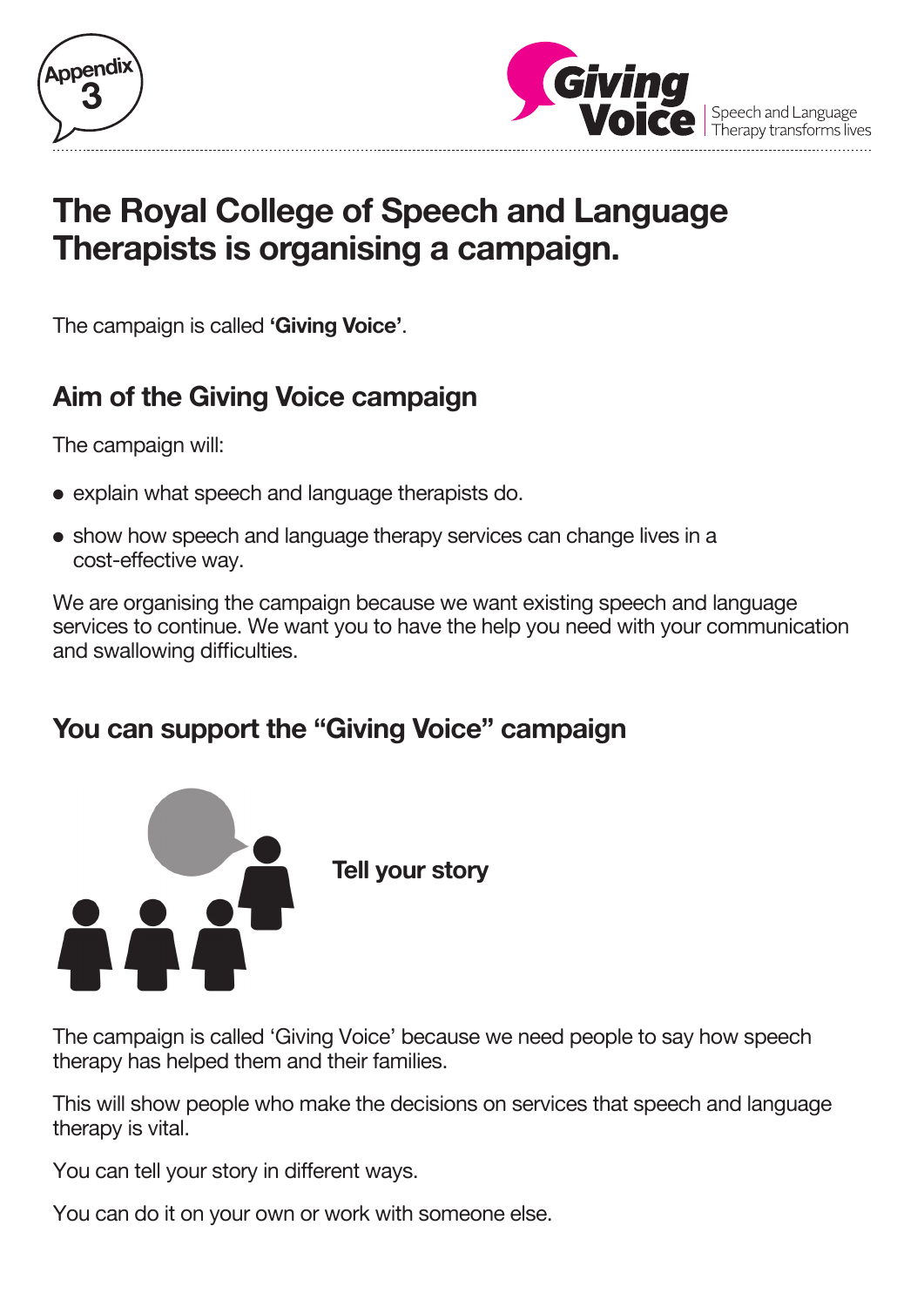



#### **Design a speech bubble**

Draw a blank speech bubble. Put a message in it. Use words, pictures or symbols. Take a photograph of the speech bubble. It will go onto the campaign website.



 **Make a short video**

Say why speech therapy matters to you. Start with 'I'm Giving Voice because…….' It will go onto the campaign website.



### **Contact your elected representative**

Ask them to support the Giving Voice campaign. Tell them what a difference speech and language therapy has made to your life.

Contact them by email, letter, phone or visit.

**Contact details of your elected representative are on www.theyworkforyou.com**